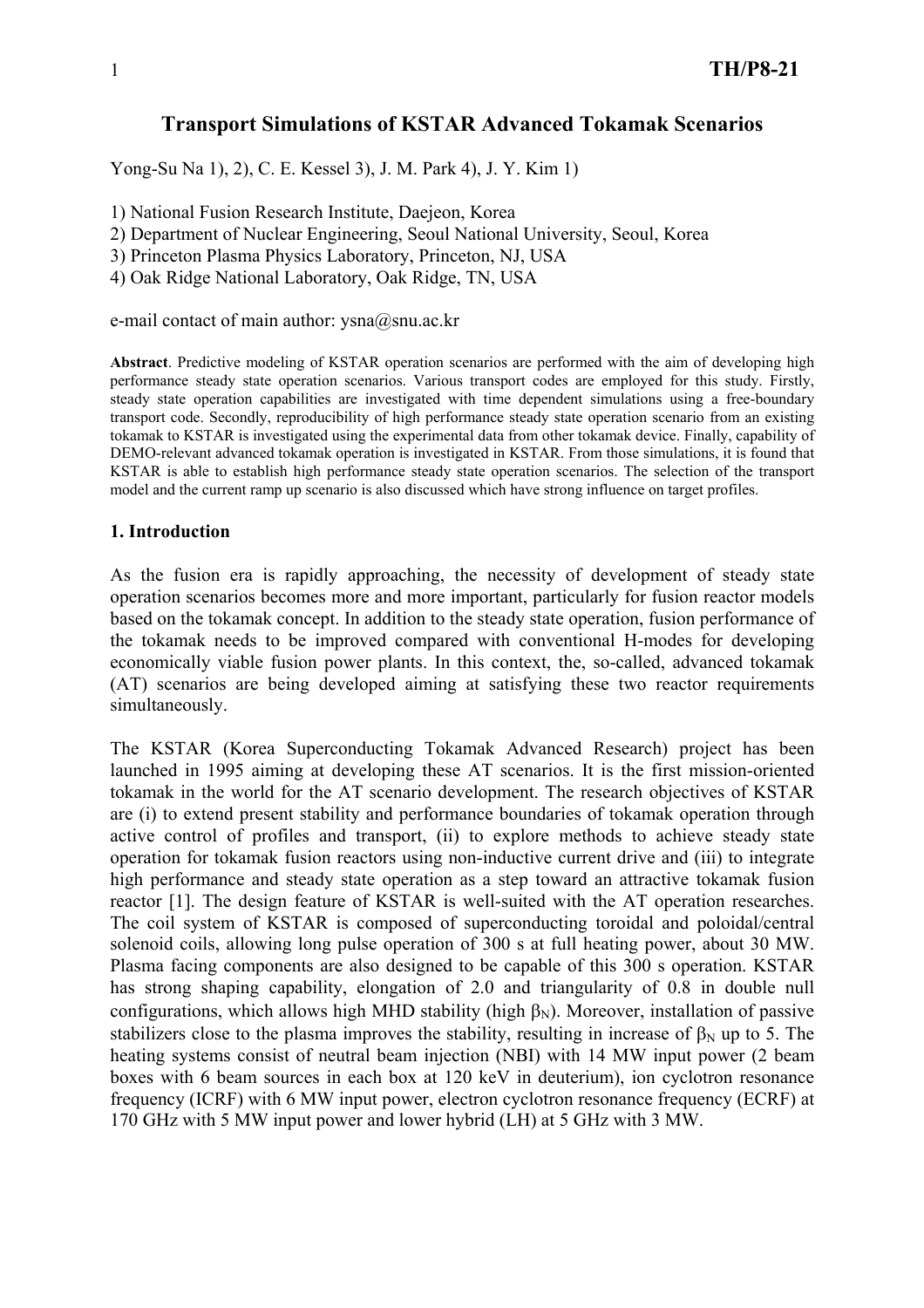In this paper, predictive modelling of AT scenarios is performed for the first half operation phase of KSTAR programme; NBI power of 7.4 MW, ICRF power of 3 MW, EC power of 3 MW and LH power of 3 MW. Firstly, steady state operation capabilities are investigated with time dependent simulations using a free-boundary transport code. Secondly, reproducibility of high performance steady state operation scenario from an existing tokamak to KSTAR is investigated using the experimental data from other tokamak device. Finally, capability of DEMO-relevant AT operation is investigated in KSTAR.

The paper organizes as following; the description of modeling tools is given in section 2.1. The capability of steady state operation of KSTAR is described in section 2.2. Section 2.3 presents the reproducibility of AT scenarios from an existing tokamak is presented in 2.3. The capability of DEMO-relevant AT operation is given in section 2.4 and effect of transport model selection is discussed in chapter 3. The paper finalized with summary and conclusions.

# **2. Predictive Modelling of Advanced Tokamak Scenarios**

## **2.1. Description of modelling tools**

The simulations are performed using several various transport codes; ASTRA [2], ONETWO [3] and TSC/TRANSP [4,5] where the plasma equilibrium, current diffusion, heating and current drive (CD) and transport are calculated self-consistently.

The ASTRA code solves coupled, time-dependent, 1-D transport equations for particles, heat, and current, as well as 2-D MHD fixed boundary equilibrium self-consistently with a realistic tokamak geometry. In this paper, up-down symmetry of the plasma configuration is assumed. For predictive transport modelling, the Weiland transport model [6] is employed. The neutral beam injection (NBI) package [7] is embedded in ASTRA for the calculation of NBI heating and CD. CURRAY [8] for ICRF, TORAY [9] (ray-tracing relativistic damping) for EC, and LSC (ray-tracing quasilinear 1D Fokker Planck) [10] for LH are used for simulations. The Hirshman [11] model is employed for plasma resistivity, the Sauter [12] model is used for bootstrap current, and the neoclassical ion and electron transport coefficients are from [13] and [14], respectively. The simulations include Bremsstrahlung, cyclotron and line radiation from Carbon.

The ONETWO transport code solves the flux surface averaged transport equations for energy, particles, toroidal rotation, current density and equilibrium evolution with self-consistent source and sink calculations. Predictive simulation from ONETWO is preformed with the GLF23 [15] transport model. The source models used in ONETWO are TORIC (full wave) [16] for ICRF, the Monte Carlo code, NUBEAM (Monte Carlo orbit following) [5] for NBI and LSC for LH. The bootstrap and plasma resistivity are taken from Sauter's model. Radiation includes Bremsstrahlung, cyclotron (assumed to be re-absorbed), and line from [17].

The Tokamak Simulation Code (TSC) is used for the TSC/TRANSP predictive free-boundary time-dependent transport simulations, and solves the axisymmetric 2-D MHD-Maxwell's equations on a rectangular grid. 1-D flux surface averaged transport equations are solved for energy, particles, and current density utilising predefined transport coefficients. TRANSP is used in the "interpretive" mode, where it receives equilibrium data, ion and electron temperature profiles, density profile, and Zeff profile from TSC, and solves flux conservation equations governing the flux surface averaged 1-D transport for energy, particles, current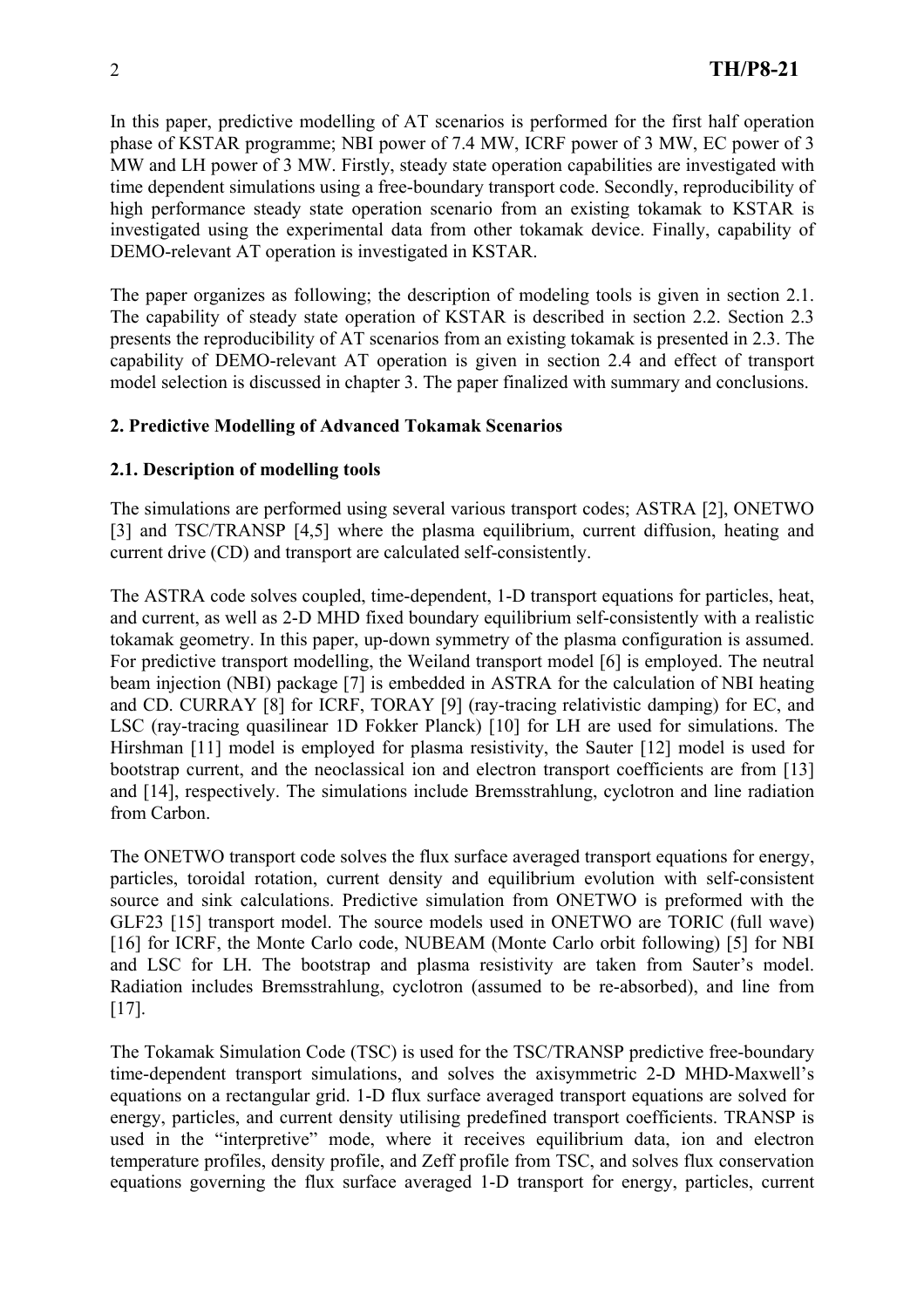density, and momentum employing the GLF23 transport model. The source deposition and current drive profiles from TRANSP are then fed back to TSC. The source models in TRANSP include NUBEAM for NBI, CURRAY for ICRF, TORAY for EC, and LSC for LH. TRANSP accounts for the fast particle distribution functions from NBI and fusion and includes them in the ICRF damping through equivalent Maxwellians derived from their slowing down distributions. The Sauter's bootstrap formulation, and the Hirshman plasma resistivity formulation are used. The radiated power includes Bremsstrahlung, cyclotron (Trubnikov) and the coronal equilibrium treatment for line.

## **2.2. Investigation of steady state operation capability of KSTAR in time dependent simulations**

The fully non-inductive operation scenario is simulated with TSC/TRANSP. The simulation is performed for plasmas from the start up phase with 0.5 MW of ECRH at 84 GHz to the current flattop phase. Outboard start up scheme is employed and the plasma is diverted as early as possible to allow H-mode transition as well as slow current diffusion. Plasma current at the flattop phase is 1.05 MA and toroidal magnetic field is 2 T. The density profile is prescribed and Zeff is assumed to be 2.0. NBI power of 5.4 MW, ICRF power of 3 MW and LH power of 1 MW are applied at the flattop phase. The time trace of heating powers is shown in FIG. 1 (top left). The time evolution of amount of total plasma current, bootstrap current, NBCD and LHCD is plotted in FIG. 1 (top right) together with amount of the total non-inductive (NI) current.



*FIG. 1. Time trace of heating powers (top left), currents (top right) and current density profiles (bottom)*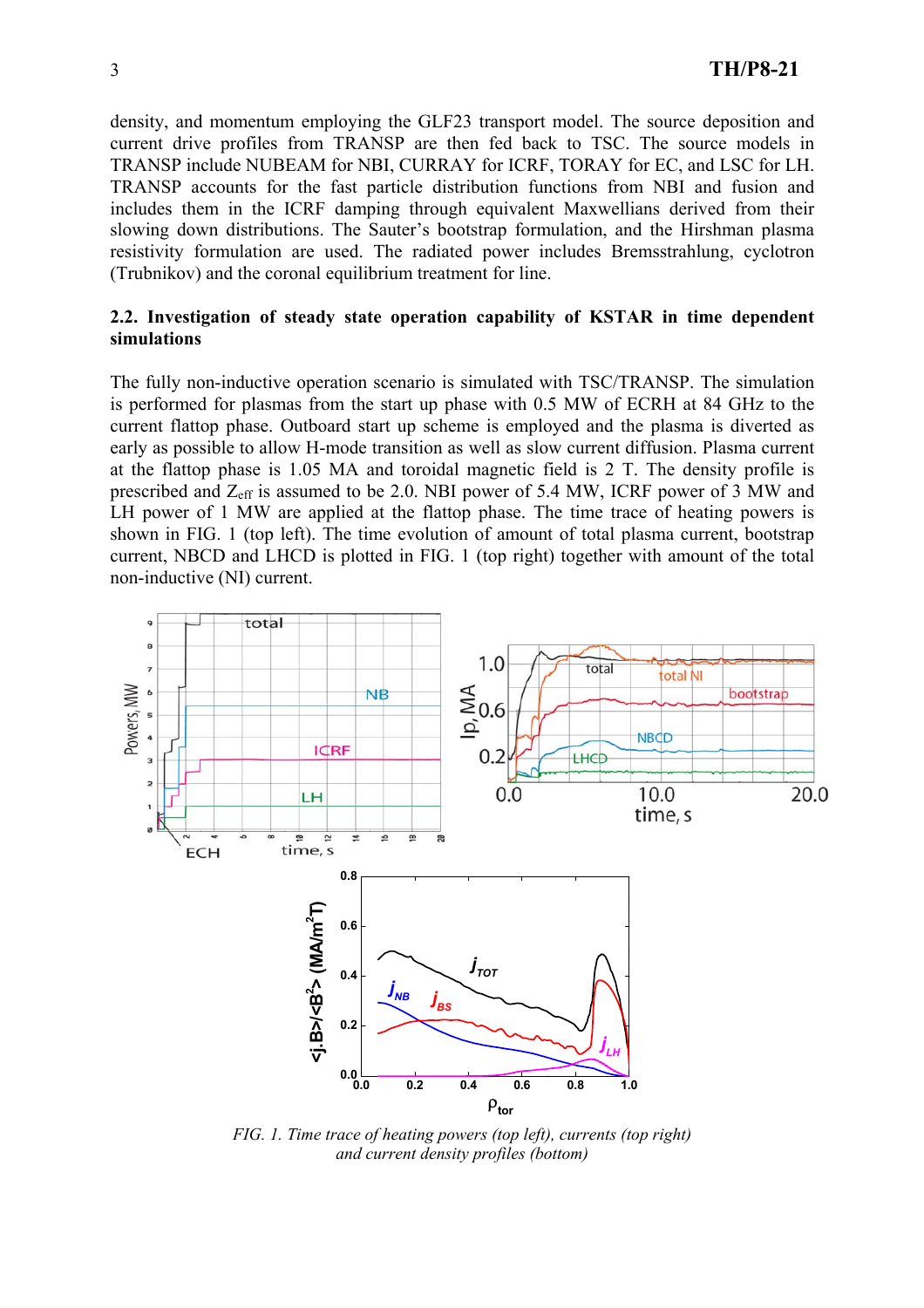As shown, fully non-inductive current drive is able to be achieved in this simulation for the PF/CS coil system and heating and current drive system of the first half operation phase of KSTAR. The current density profiles are presented in FIG. 1 (bottom). Here,  $q(0) = 2.0$  and  $q<sub>min</sub> = 1.88$  are obtained, accordingly expected to be stable against (3,2) neoclassical tearing mode (NTM). Fusion performance is improved in this simulation compared with standard Hmodes;  $\beta_N = 2.65$ ,  $H_{98}(y,2) = 1.40$  obtained in this simulation.

#### **2.3. Investigation of advanced scenario reproducibility of KSTAR**

A simulation is performed to investigate the reproducibility of advanced scenarios already established in other tokamak devices. Fully non-inductive AT scenario is selected from DIII-D. The ONETWO code employing the GLF23 transport model, which has been extensively validated against DIII-D AT discharges, is applied to KSTAR for the simulation. For example, FIG. 2 shows that the ONETWO simulation is in agreement with experimental measurements. Here, electron density profile is prescribed and temperature profiles are calculated with boundary conditions at  $\rho = 0.9$ .



*FIG. 2. ONETWO simulation results for DIII-D AT discharge. Electron, ion and beam density profiles (left), Ion and electron temperature profiles (right)*

Based on this DIII-D AT discharge, a predictive simulation is carried out with the density and the Zeff profile and boundary conditions taken at a single time point. Plasma current is 1.0 MA and toroidal magnetic field is 2 T. NBI power of 5.4 MW, ICRF power of 3 MW (30 MHz minority heating) and LH power of 1 MW are applied. The current density profiles are plotted in FIG. 3 (left). The total plasma current density profile shows reversed shear configuration with a peak where maximal bootstrap current is located. In this simulation, fully noninductive current drive is achieved with bootstrap current of 0.611 MA (61.1%), NBCD of 0.357 MA (35.7%) and LHCD of 0.114 MA (11.4%). The q-profile is shown in FIG. 3 (right) in magenta with  $q(0) = 2.83$  and  $q_{min} = 1.52$ , which exhibits plasma is stable against (3,2) NTM. Electron and ion temperature profile and electron density profile are presented in FIG. 3 (right). It is likely that internal transport barriers are formed in both ion and electron channels which could drive high fusion performance with  $\beta_N = 3.76$  and  $H_{98}(y,2) = 2.0$  as well as high bootstrap current.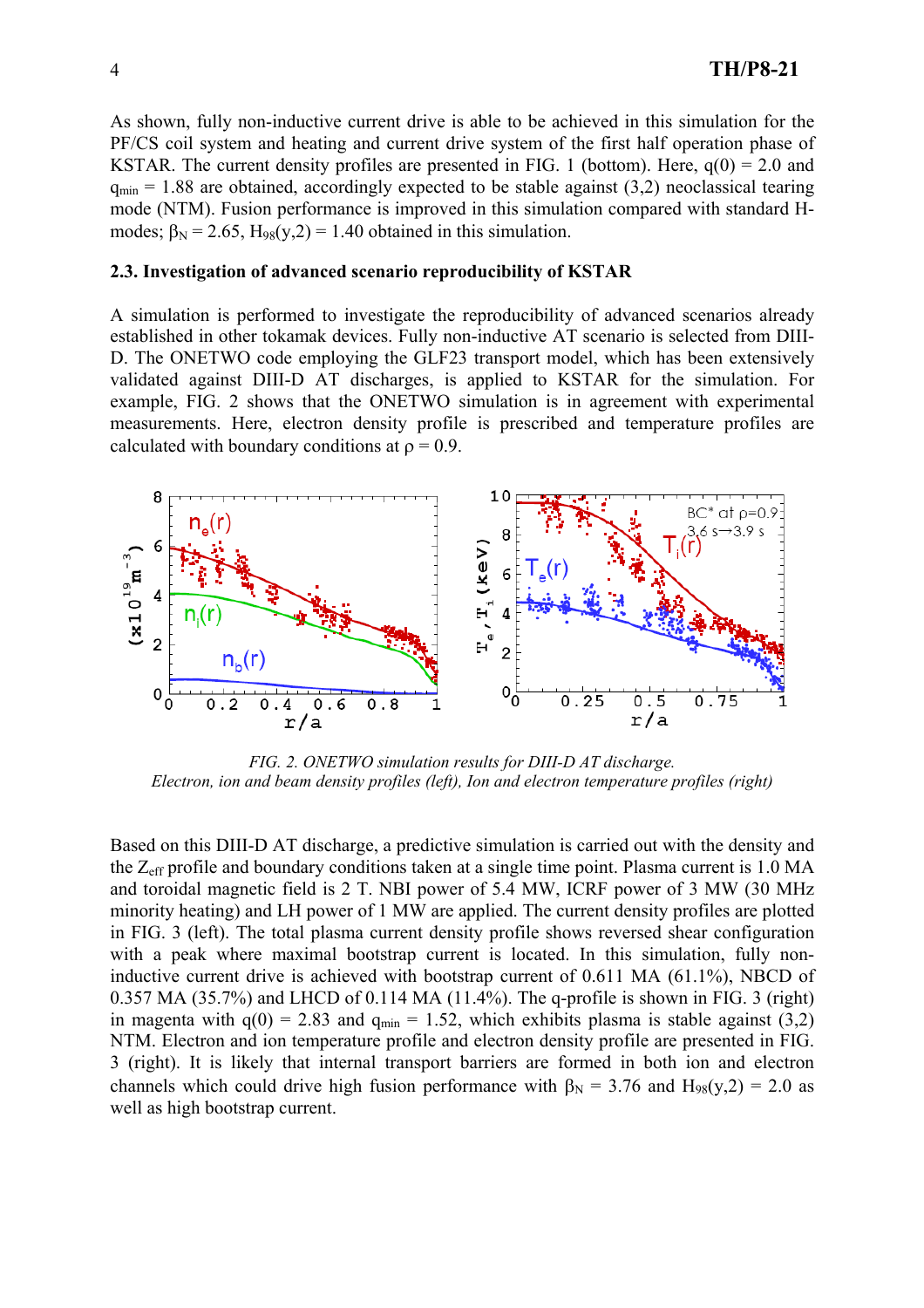

*FIG. 3. Current density profiles (left), temperatures, density and q- profiles (right)*

#### **2.4. Investigation of DEMO-relevant advanced tokamak operation capability of KSTAR in time dependent simulation**

As KSTAR is targeting to address DEMO-relevant issues, DEMO-relevant conditions are attempted to be realised in this simulation as follwing; fully non-inductive current drive with a bootstrap current fraction above 60%, high  $\beta_N$  above 4xl<sub>i</sub>, high volume averaged electron density above 60% of the Greenwald density, low plasma rotation,  $T_e \sim T_i$  and  $q_{min}$  above 2 to avoid the (2,1) NTM activity. The time dependent simulation is performed with ASTRA. The density profile is prescribed in the entire simulation with  $\langle n_e \rangle / n_{GW} = 0.6$  and the density peaking factor  $n_e(0)/n_e$  ~ 1.5. Here, the peaking factor is selected which satisfies the relation between  $n_e(0)/\langle ne \rangle$  and  $v_{eff}$  for KSTAR conditions as shown in FIG. 4 [18].



*FIG. 4. Density peaking factor versus collisionality for KSTAR*

The time dependent simulation is started at 0.7 s. Plasma current is 0.8 MA and toroidal magnetic field is 1.95 T at the current flattop phase.  $Z_{\text{eff}}$  is assumed to be 2.0. The current flattop phase is reached at 2 s considering superconducting magnet coil restrictions. NBI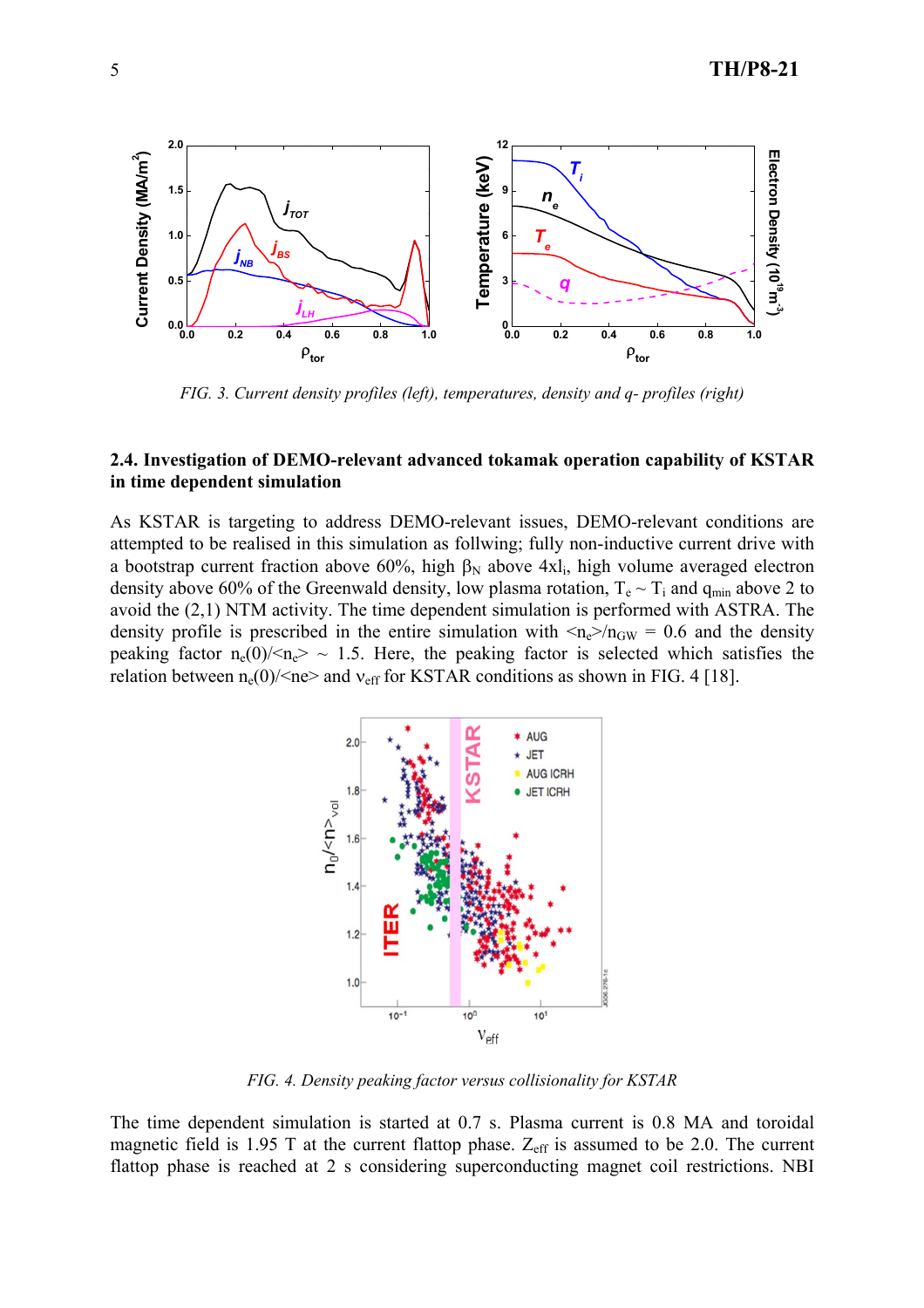power of 5.4 MW and LH power of 3 MW are applied in the flattop phase. The time trace of heating powers is presented in FIG. 5. When the current flattop phase is reached, NB heating power of 2.7 MW and LHCD power of 2 MW are added which results in considerable increase of the total non-inductive current drive fraction. Here, the two NB sources are balanced to establish a low rotating plasma condition, resulting in nearly zero beam driven current.



*FIG. 5. Time trace of total and total non-inductive current, bootstrap current, LH and NB driven current*

The current density profiles at 12 s are plotted in FIG. 6 (left). The total plasma current density profile shows a reversed shear configuration with a peak where maximal LH current is driven. Fully non-inductive current drive is achieved with bootstrap current of 0.587 MA (73.4%), NBCD of 0.042 MA (5.3%) and LHCD of 0.188 MA (23.5%). Here, it is worthy to note that the balanced NBI gives rise to slightly negative current drive at the centre of the plasma. The reason is unknown yet. The q-profile is shown in FIG. 6 (right) in magenta with  $q(0) = 12.36$  and  $q_{min} = 3.04$ , which exhibits plasma is stable against the (2,1) NTM activity. Temperatures, electron density profile at 12 s are presented in FIG. 6 (right). Electron temperature is slightly higher than ion temperature although their boundary conditions around the pedestal region are the same.  $\beta_N$  is 3.16 above  $4xli(3) = 1.84$  and  $H_{98}(y,2) = 1.71$ .



*FIG.6. Current density profiles (left), temperatures, density and q- profiles at 12 s (right)*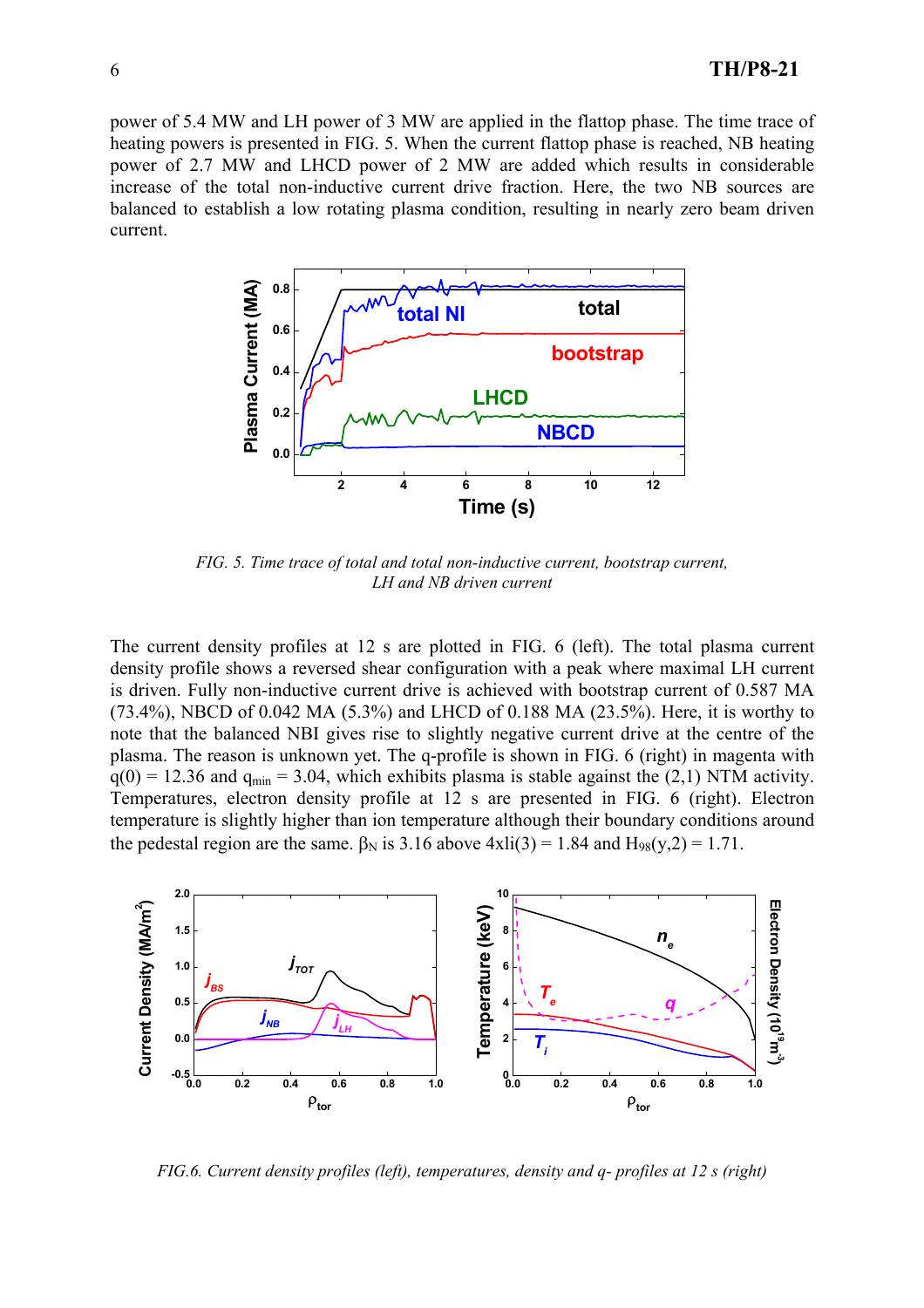### **3. Discussions**

## **3.1. Effect of the transport model**

To investigate the effect of transport model selection, simulations are performed with different transport models but in same simulation settings for a DEMO-relevant operation mode. The results are compared in FIG. 7. As shown, all the results exhibit different temperature profiles. The Weiland model presents the most optimistic result, however the GLF23 model rather pessimistic one. The IFS/PPPL model stays more or less in between. As temperature profiles become different, plasma performance as well as  $q(0)$ ,  $q_{min}$  and noninductive current drive fraction become different. Fully non-inductive current drive cannot be achieved in the GLF23 and the IFS/PPPL cases.



*FIG.7. Comparison of ion and electron temperature profiles with different transport models* 

### **3.1. Effect of the current ramp up scenario**

In real experiments, it is necessary to develop optimal current ramp up scenarios to achieve a reversed shear profiles. Generally, recipes to heat up the plasma by external heating or current drive sources in the current ramp up phase with fast current ramp up rates are being used. The DEMO-relevant scenario presented in section 2.4 follows this recipe except the current ramp up rate due to superconducting magnet coil restrictions. In order to investigate the effect of current ramp up scenario, a simulation is carried out which starts at 5 s without considering the current ramp up phase and compared with the result shown in section 2.4 both at 12 s. All simulation settings such as the density profile, heating power, etc. are the same between the two cases. The initial q-profile is also the same. As presented in FIG. 8, different plasma profiles are observed. Temperatures are increased resulting in slightly higher  $\beta_N$  of 3.18, however LHCD is rather decreased to 0.122 MA resulting in lower non-inductive current drive fraction of 92.7%. The q-profile is also observed to be different as  $q(0) = 4.94$  and  $q_{min}$ = 2.19. Therefore, it is clarified that the current ramp up scenario is very important to establish optimal target profiles particularly in AT scenarios.